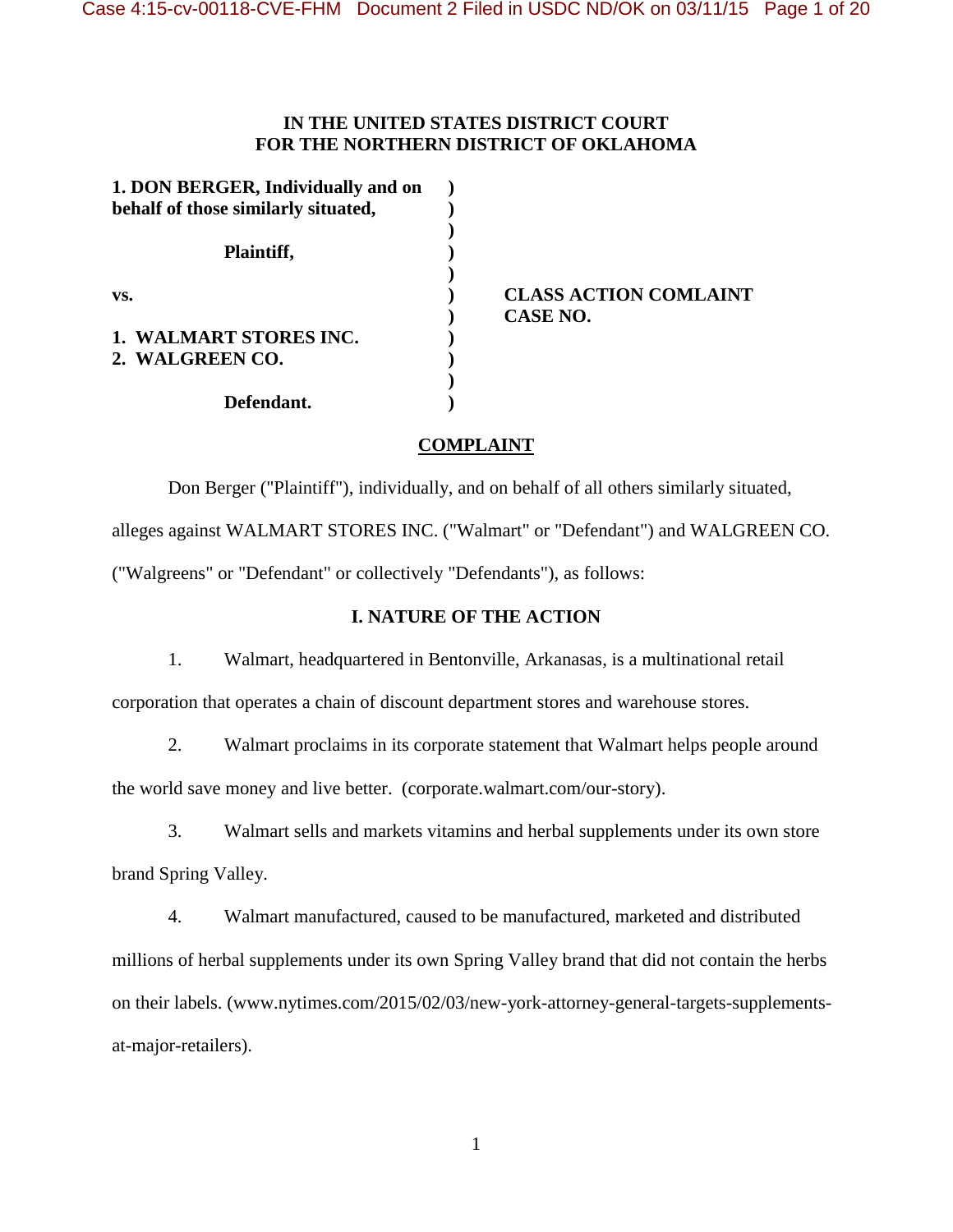5. Tests have shown that the Spring Valley products including Ginkgo Biloba, St. Johns Wort, Ginseng, Garlic, Echinacea, and Saw Palmetto, did not contain the herbs on their labels, or if they did, contained less than what was represented on the labels. (www.nytimes.com /2015 /02/03/sidebar-whats-in-those-supplements)

6. Four (4) percent of tests conducted on the Spring Valley brand herbal supplements yielded DNA matching the product label; 40% tested for botanical material other than what was on the label; and 56% yielded no plant DNA at all. (February 2, 2015 Letter from the Attorney General of New York to Doug McMillon, Preident/CEO, Walmart Stores Inc.)

7. The lack of purity in herbal products being sold and marketed by Walmart and

other large retailers has raised serious public health and safety concerns. (February 2, 2015 Letter from the Attorney General of New York to Doug McMillon, Preident/CEO, Walmart Stores Inc.)

8. The Attorney General of New York's testing included the following results of

Walmart's Spring Valley branded herbal supplements (February 2, 2015 Letter from the Attorney

General of New York to Doug McMillon, Preident/CEO, Walmart Stores Inc.):

Gingko Biloba. Negative. No gingko biloba DNA was identified. The only DNA identified was "oryz" (commonly known as rice) in 6 of the fifteen tests, with other tests identifying dracaena (a tropical houseplant), mustard, wheat, and radish. Four of the tests revealed no plant DNA whatsoever.

St. John's Wort. Negative. No St. John's Wort was identified. Of the 15-tests performed, only four identified any DNA, and it included allium, oryz (x2), and cassava (garlic, rice, and tropical root crop)

Ginseng. Negative. No ginseng DNA was identified. The testing yielded identification of oryza, dracaena, pinus strobus, wheat/grass, and citrus spp., with 10 of the tests identifying no gentic material at all.

Garlic. Qualified negative. While one of 15 tests did identify the presence of allium, it was clearly not predominate. The other tests identified  $\alpha$ yza $(x6)$ , and pinus spp. Genetic material of palm, dracaena, wheat, and oryza was located, with only 1/15 of the tests identifying allium as present in the product. Ten of the 15 tests showed no identifiable genetic plant material.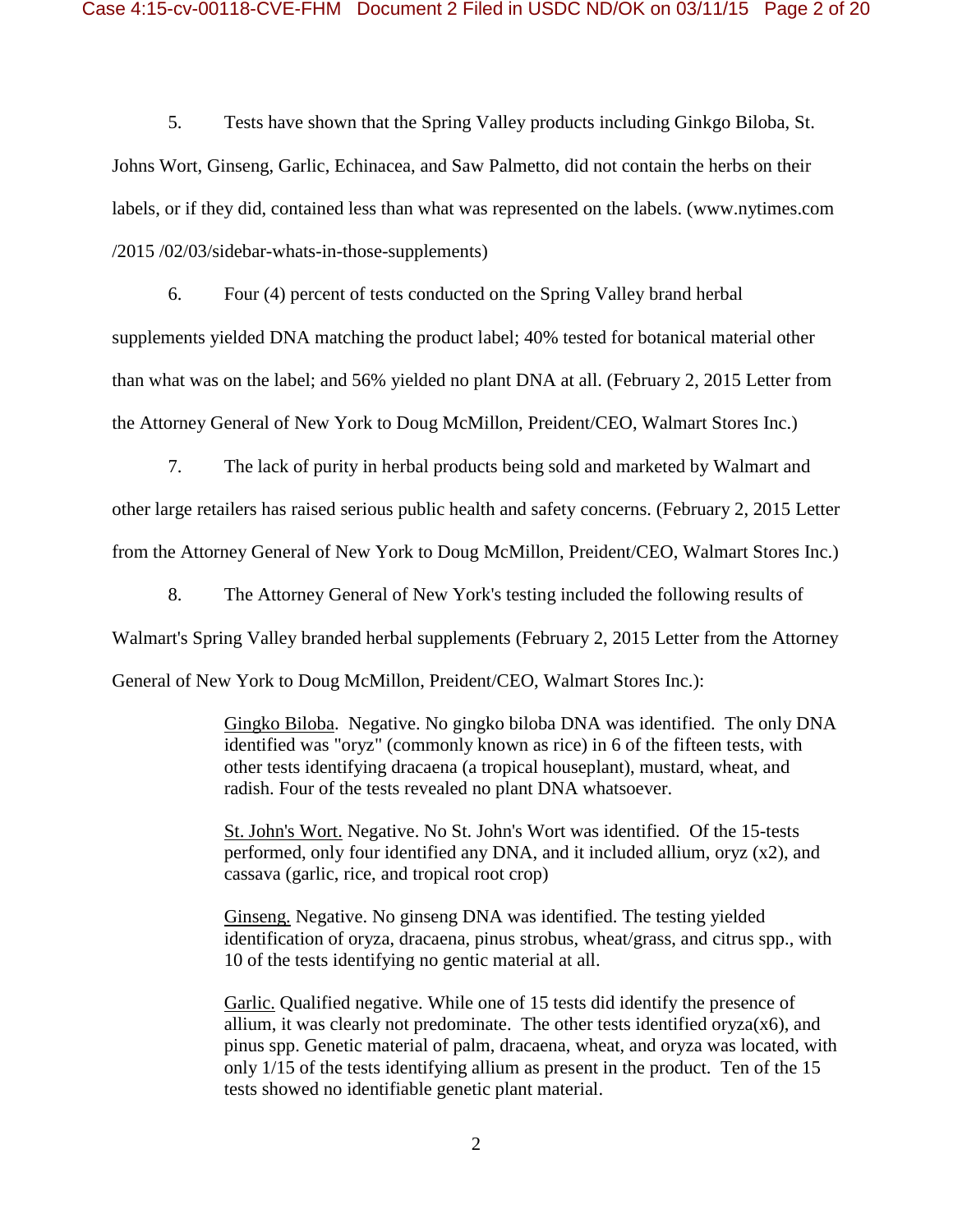Echinacea. Negative. No plant genetic material of any sort was identified in the product labeled Echinacea.

Saw Palmetto. Qualified negative. Three of 15 tests did identify the presence of saw palmetto, but it did not predominate. Three tests identified allium DNA, and six other tests identified the presence of oryza. Four tests were unable to identify any botanic DNA in the samples.

9. The testing of Walmart's ginkgo biloba, a Chinese plant that assists as a memory enhancer, contained wheat - despite a claim on the label that the product was wheat and gluten free.

10. Walgreens, headquartered in Illinois, is a multinational retail corporation that operates a chain of 8300 stores including Oklahoma and throughout the United States.

11. Walgreens manufactures, markets, distributes and/or sells its own line of herbal supplements under its own brand name Finest Nutrition. Walgreens has been and still is engaged in the business of manufacturing and selling Herbal Supplements in Oklahoma and throughout the United States.

12. Walgreens manufactured, caused to be manufactured, marketed and distributed millions of herbal supplements under its own Finest Nutrition brand that did not contain the herbs on their labels. (www.nytimes.com/2015/02/03/new-york-attorney-general-targetssupplements-at-major-retailers).

13. Tests have shown that the Finest Nutrition products including Ginkgo Biloba, St. Johns Wort, Ginseng, Garlic, Echinacea, and Saw Palmetto, did not contain the herbs on their labels, or if they did, contained less than what was represented on the labels. (www.nytimes.com /2015 /02/03/sidebar-whats-in-those-supplements)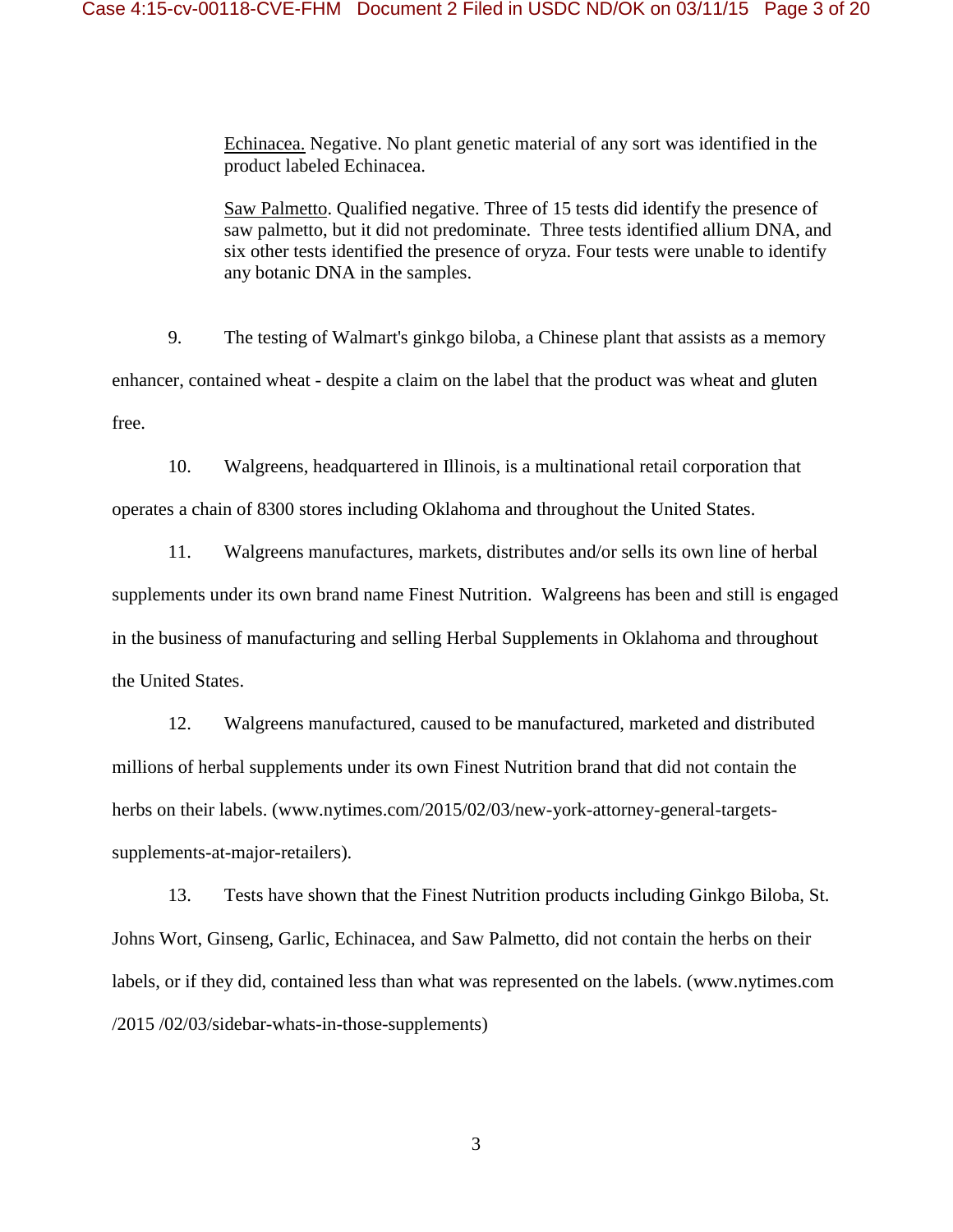14. In a February 2, 2015 letter to Walgreens' President, Alexander Gourlay, the New York Attorney General, Eric T. Schneiderman, stated that it purchased six Walgreens brand "Finest Nutrition" Herbal Supplements from three different New York state Walgreens locations. The Walgreens Herbal Supplements purchased were Ginkgo Biloba, St. John's Wort, Ginseng, Garlic, Echinacea and Saw Palmetto. The NY AG then conducted genetic testing on each bottle, which yielded 90 results.

15. The results of the genetic testing showed that 37% of the samples contained *no* plant DNA whatsoever. Further, 45% of the samples contained botanical material other than what appeared on the label. And finally, a mere 18% of the sample set yielded DNA that actually matched the contents of the product label.

16. For example, with respect to the Finest Nutrition Ginkgo Biloba, none of the samples tested contained *any* Ginkgo. The only botanic material that was found in the Ginkgo samples was rice. The presence of the rice was not disclosed on the Finest Nutrition packaging.

17. With respect to the Finest Nutrition St. John's Wort tested by the NY AG, *none* of the samples contained any St. John's Wort whatsoever, and many of the samples tested showed no presence of any plant material at all. Several of the tests revealed the presence of rice, allium, and dracaena, all of which are unrelated to St. John's Wort. The presence of these ingredients was not disclosed on the Finest Nutrition St. John's Wort packaging.

18. With respect to the Finest Nutrition Echinacea tested by the NY AG, *none* of the samples contained any Echinacea whatsoever, and many of the samples tested showed no presence of any plant material at all. Several of the tests revealed the presence of allium, oryza, and daisy, all of which are unrelated to Echinacea. The presence of these ingredients was not disclosed on the Finest Nutrition Echinacea packaging.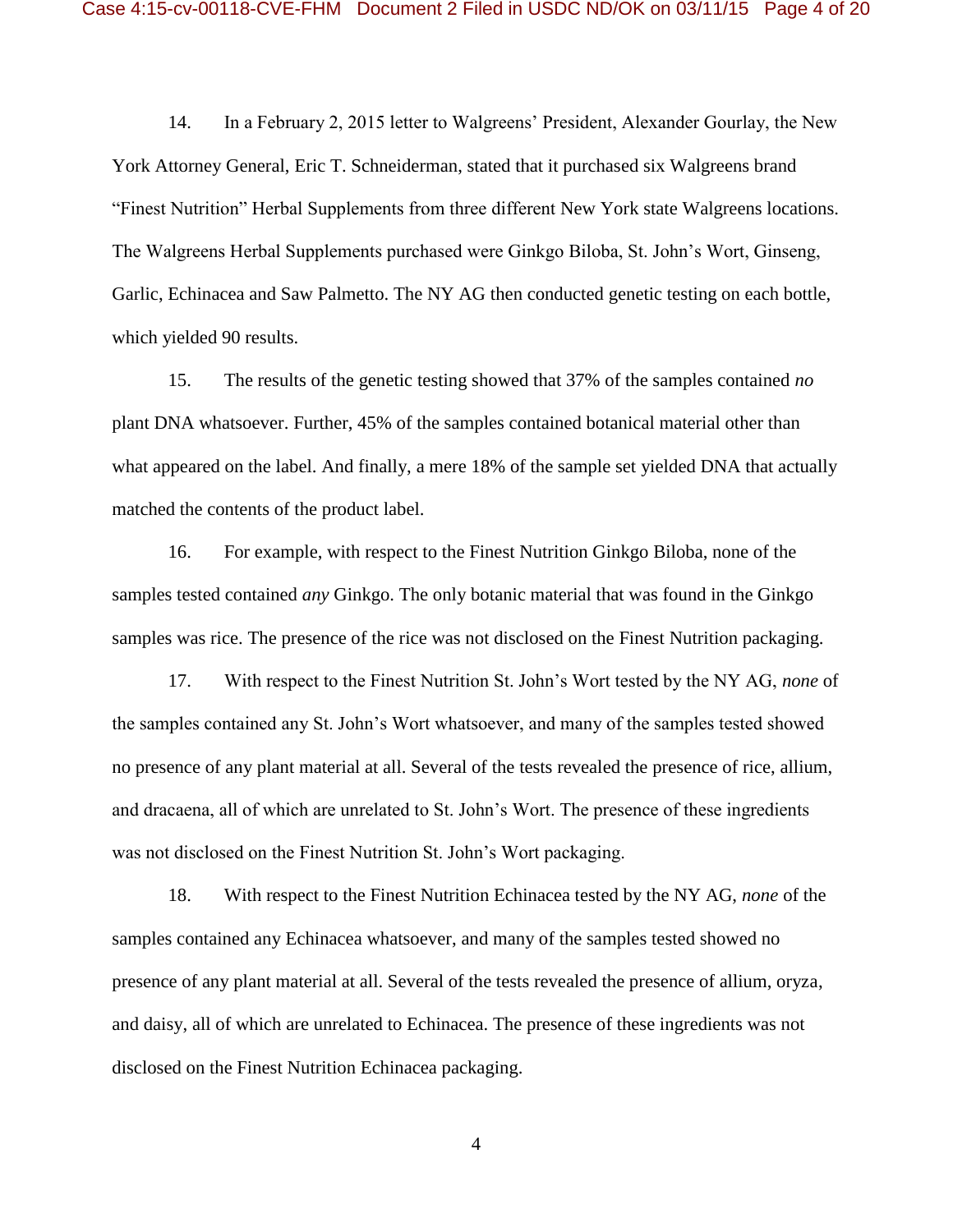19. Eric T. Schneiderman, the New York Attorney General stated that "Mislabeling, contamination and false advertising are illegal. They also pose unacceptable risks to New York families - especially those with allergies to hidden ingredients." (www.nytimes.com /2015/02/03/new-york-attorney-general-targets-supplements-at-major-retailers).

20. In 2013 there were widespread questions raised about labeling fraud in the supplement industry. Research at the University of Guelph in Canada found that as many as a third of herbal supplements tested did not contain the plants listed on their labels - only cheap fillers. (www.nytimes.com/2013/11/05/science/herbal-supplements-are-often-not-what-theyseem.html)

23. "Americans spend an estimated \$5 billion a year on unproven herbal supplements that promise everything from fighting off colds to curbing hot flashes and boosting memory… Buyers beware: DNA tests show that many pills labeled as healing herbs are little more than powdered rice and weeds." (www.nytimes.com/2013/11/05/science/herbal-supplements-areoften-not-what-they-seem.html)

24. "Using a test called DNA barcoding, a kind of genetic fingerprinting that has also been used to help uncover labeling fraud in the commercial seafood industry, Canadian researchers tested 44 bottles of popular supplements sold by 12 companies. They found that many were not what they claimed to be, and that pills labeled as popular herbs were often diluted — or replaced entirely — by cheap fillers like soybean, wheat and rice." (www.nytimes.com /2013/11/05/science/herbal-supplements-are-often-not-what-they-seem.html)

25. "Consumer advocates and scientists say the research provides more evidence that the herbal supplement industry is riddled with questionable practices. Industry representatives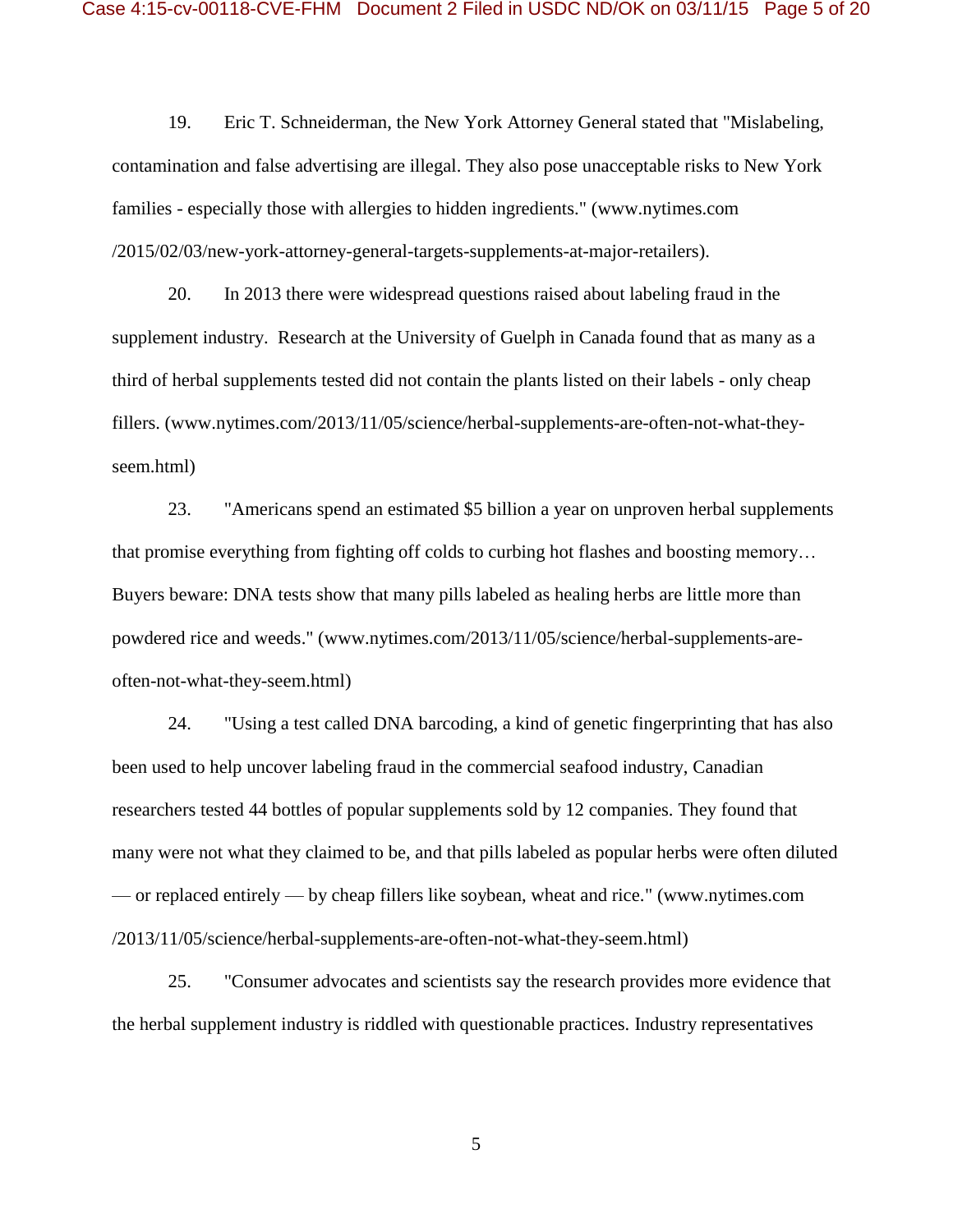argue that any problems are not widespread." (www.nytimes.com /2013/11/05/science/herbalsupplements-are-often-not-what-they-seem.html)

26. "Among their findings were bottles of echinacea supplements, used by millions of Americans to prevent and treat colds, that contained ground up bitter weed, Parthenium hysterophorus, an invasive plant found in India and Australia that has been linked to rashes, nausea and flatulence." (www.nytimes.com /2013/11/05/science/herbal-supplements-are-oftennot-what-they-seem.html)

27. "Two bottles labeled as St. John's Wort, which studies have shown may treat mild depression, contained none of the medicinal herb. Instead, the pills in one bottle were made of nothing but rice, and another bottle contained only Alexandrian senna, an Egyptian yellow shrub that is a powerful laxative. Gingko Biloba supplements, promoted as memory enhancers, were mixed with fillers and black walnut, a potentially deadly hazard for people with nut allergies." (www.nytimes.com /2013/11/05/science/herbal-supplements-are-often-not-what-they-seem.html)

28. "Of 44 herbal supplements tested, one-third showed outright substitution, meaning there was no trace of the plant advertised on the bottle — only another plant in its place." (www.nytimes.com /2013/11/05/science/herbal-supplements-are-often-not-what-theyseem.html)

29. "Many were adulterated with ingredients not listed on the label, like rice, soybean and wheat, which are used as fillers." (www.nytimes.com /2013/11/05/science/herbalsupplements-are-often-not-what-they-seem.html)

30. "In some cases, these fillers were the only plant detected in the bottle — a health concern for people with allergies or those seeking gluten-free products, said the study's lead author, Steven G. Newmaster, a biology professor and botanical director of the Biodiversity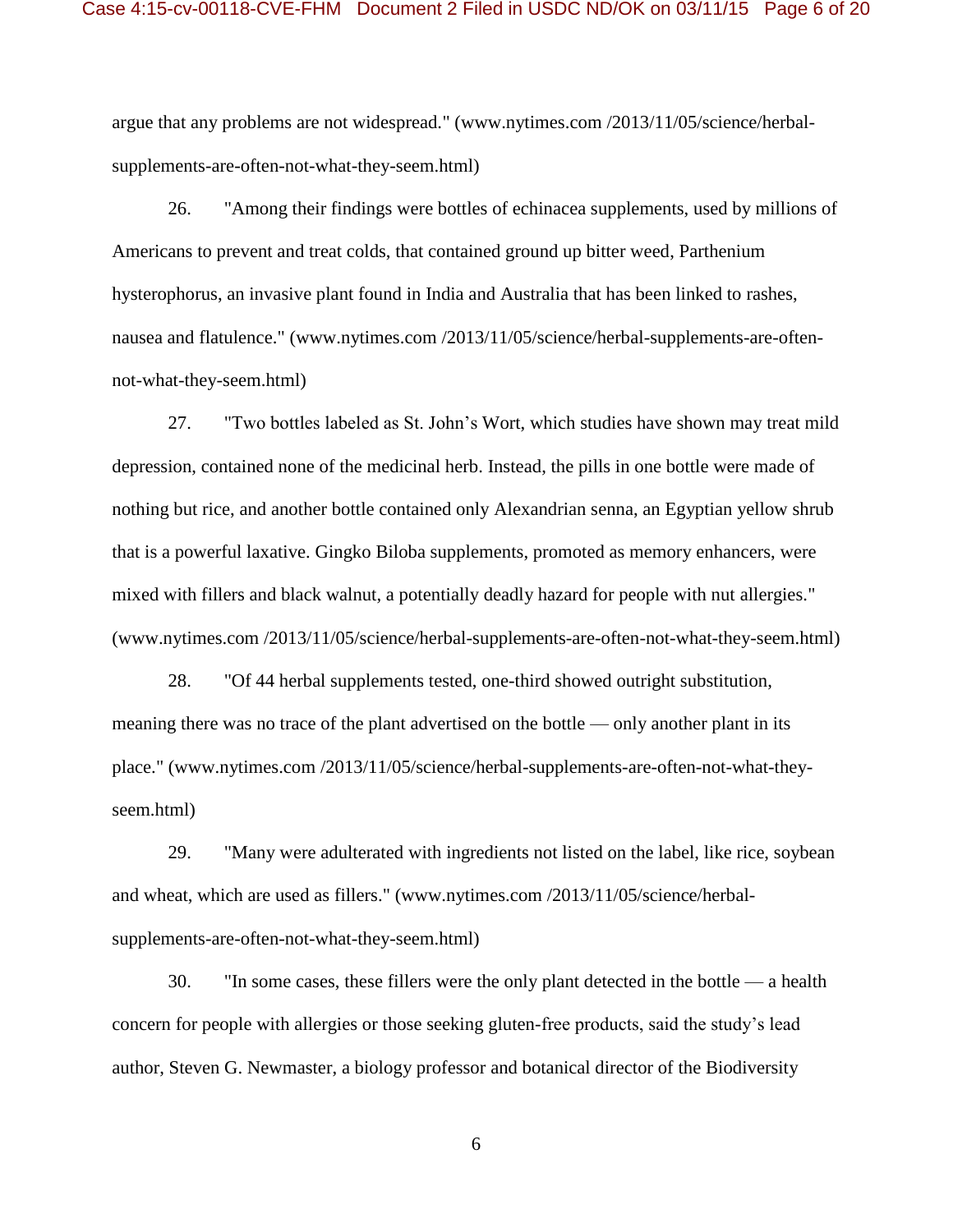Institute of Ontario at the University of Guelph." (www.nytimes.com /2013/11/05/ science/herbal-supplements-are-often-not-what-they-seem.html)

31. "The findings, published in the journal BMC Medicine, follow a number of smaller studies conducted in recent years that have suggested a sizable percentage of herbal products are not what they purport to be. But because the latest findings are backed by DNA testing, they offer perhaps the most credible evidence to date of adulteration, contamination and mislabeling in the medicinal supplement industry, a rapidly growing area of alternative medicine that includes an estimated 29,000 herbal products and substances sold throughout North America." (www.nytimes.com /2013/11/05/science/herbal-supplements-are-often-notwhat-they-seem.html)

32. "This suggests that the problems are widespread and that quality control for many companies, whether through ignorance, incompetence or dishonesty, is unacceptable," said David Schardt, a senior nutritionist at the Center for Science in the Public Interest, an advocacy group. "Given these results, it's hard to recommend any herbal supplements to consumers." (www.nytimes.com /2013/11/05/science/herbal-supplements-are-often-not-what-they-seem.html)

33. "The Food and Drug Administration has used bar-coding technology to warn and in some cases prosecute sellers of seafood found to be "misbranded." The DNA technique has also been used in studies of herbal teas, which showed that a significant percentage contain herbs and ingredients that are not listed on their labels." (www.nytimes.com /2013/11/05/ science/ herbal-supplements-are-often-not-what-they-seem.html)

34. Plaintiff brings this action individually and on behalf of a proposed Nationwide and Oklahoma State Class, as more fully defined below, for the benefit and protection of all current and former consumers of the identified Walgreens brand Finest Nutrition herbal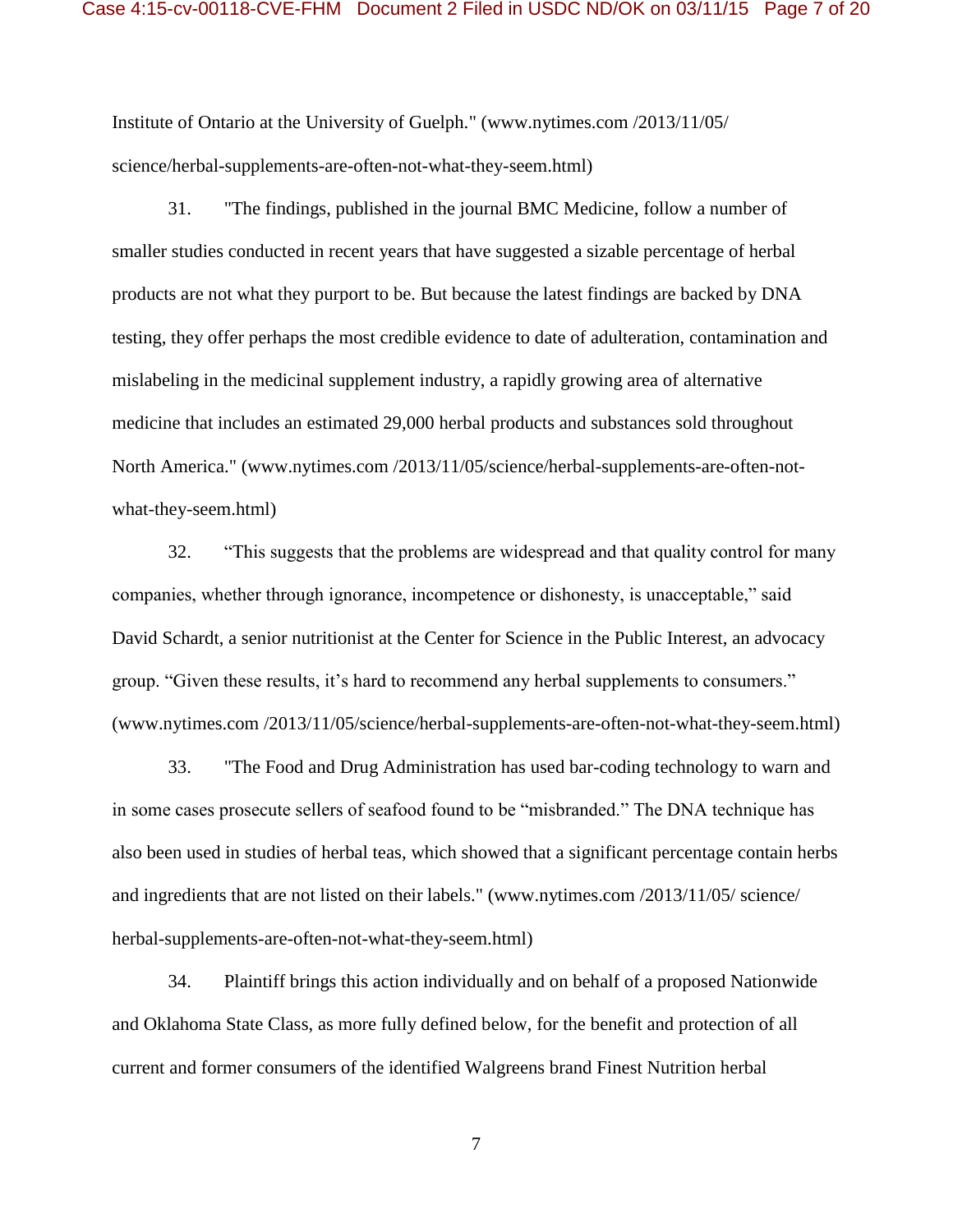supplements. Through this class action complaint, Plaintiff seeks damages and/or restitution and/or injunctive relief on behalf of himself and all other similarly situated persons.

35. This class action is brought for violations of Oklahoma consumer protection law; breach of implied warranty of merchantability; and, fraudulent concealment under Oklahoma law.

### **II. PARTIES**

#### **A. Plaintiff**

25. Plaintiff and proposed Nationwide and Oklahoma Class Representative is, and all times relevant to this Complaint, a citizen and resident of Mayes County, State of Oklahoma. Plaintiff has and currently consumes and buys the Walgreens Finest Nutrition brand of herbal supplements. Plaintiff also has and currently consumes and buys the Walmart Spring Valley brand of herbal supplements.

#### **B. Defendant**

26. Defendant, Walgreens, has its principal place of business and home office located at 108 Wilmott Road, Deerfield, Illinois.

27. At all relevant times, Walgreens was engaged in Oklahoma in the branding of Finest Nutrition herbal supplements, marketing, distributing, advertising and selling them. Walgreens was and is engaged significant business throughout Oklahoma.

28. Defendant, Walmart, has its principal place of business and home office located at 702 SW 8th Street, Bentonville, AR 72716-8611.

29. At all relevant times, Walmart was engaged in Oklahoma in the branding of Spring Valley herbal supplements, marketing, distributing, advertising and selling them. Walmart was and is engaged significant business throughout Oklahoma.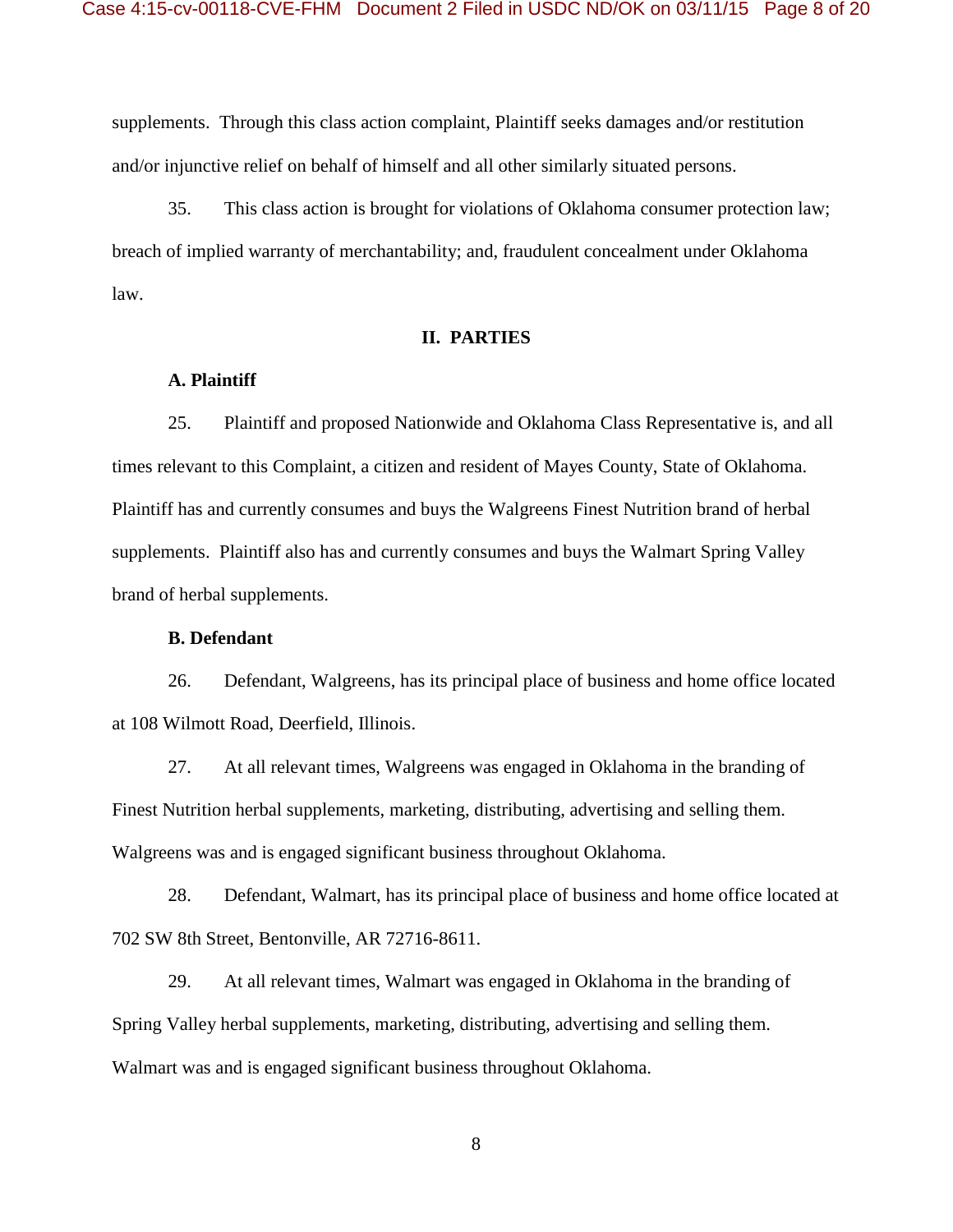#### **III. JURISDICTION AND VENUE**

30. Jurisdiction is proper in this Court pursuant to the Class Action Fairness Act, 28 U.S.C. § 1332(d), because diversity of citizenship exists between members of the proposed Plaintiff Class ("Class Members") and Defendant, and the aggregate amount in controversy substantially exceeds \$5,000,000, exclusive of interest and costs.

29. Plaintiff is a resident of Oklahoma and Defendants have their principal place of business in Arkansas and Illinois.

30. Venue is proper in this Court pursuant to 28 U.S.C. § 1391(a) because Defendants conduct substantial business in this District and have caused harm to Plaintiff and Class Members in this District.

#### **IV. FACTS COMMON TO ALL CAUSES OF ACTION**

31. At all relevant times, Walmart was engaged in Oklahoma in the branding of Spring Valley herbal supplements, Ginkgo Biloba, St. Johns Wort, Ginseng, Garlic, Echinacea, and Saw Palmetto marketing, distributing, advertising and selling them. Walmart was and is engaged significant business throughout Oklahoma.

32. Walmart's Spring Valley branded herbal supplements including Ginkgo Biloba, St. Johns Wort, Ginseng, Garlic, Echinacea, and Saw Palmetto, did not contain the herbs on their labels, or if they did, contained less than what was represented on the labels.

33. Four (4) percent of tests conducted on the Spring Valley brand herbal supplements yielded DNA matching the product label; 40% tested for botanical material other than what was on the label; and 56% yielded no plant DNA at all. (February 2, 2015 Letter from the Attorney General of New York to Doug McMillon, Preident/CEO, Walmart Stores Inc.)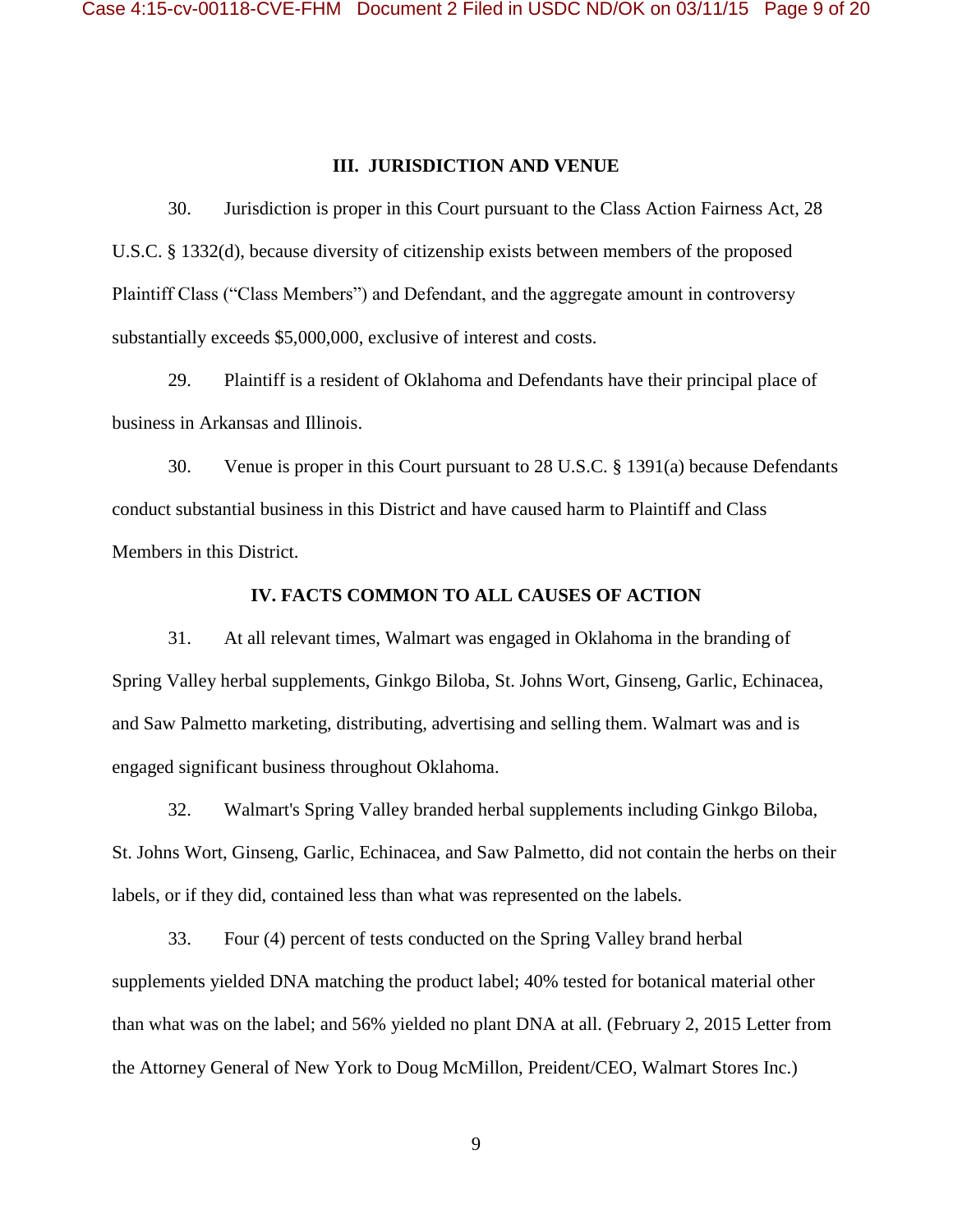34. Walmart has successfully concealed from Plaintiff and the class members as well as the general public the true composition of these identified products. Plaintiff, the general public and others similarly situated were and/or are prevented from knowing of such unlawful, unfair, fraudulent, untrue, and/or deceptive conduct or of facts that might have led to the discovery thereof.

35. At all relevant times, Walgreens was engaged in Oklahoma in the branding of Finest Nutrition herbal supplements, Ginkgo Biloba, St. Johns Wort, Ginseng, Garlic, Echinacea, and Saw Palmetto marketing, distributing, advertising and selling them. Walgreens was and is engaged significant business throughout Oklahoma.

36. Walgreens Finest Nutrition branded herbal supplements including Ginkgo Biloba, St. Johns Wort, Ginseng, Garlic, Echinacea, and Saw Palmetto, did not contain the herbs on their labels, or if they did, contained less than what was represented on the labels.

37. Walgreens has successfully concealed from Plaintiff and the class members as well as the general public the true composition of these identified products. Plaintiff, the general public and others similarly situated were and/or are prevented from knowing of such unlawful, unfair, fraudulent, untrue, and/or deceptive conduct or of facts that might have led to the discovery thereof.

#### **VI. CLASS ACTION ALLEGATIONS**

34. Plaintiff brings this action on behalf of himself, and all others similarly situated, and seeks to certify and maintain it as a nationwide class action under Fed.R.Civ.P. 23(a), (b)(1) and/or  $(b)(2)$ , and  $(b)(3)$ .

35. The nationwide class that Plaintiff seeks to represent is defined as follows: All consumers who purchased, the following Walgreens Finest Nutrition branded herbal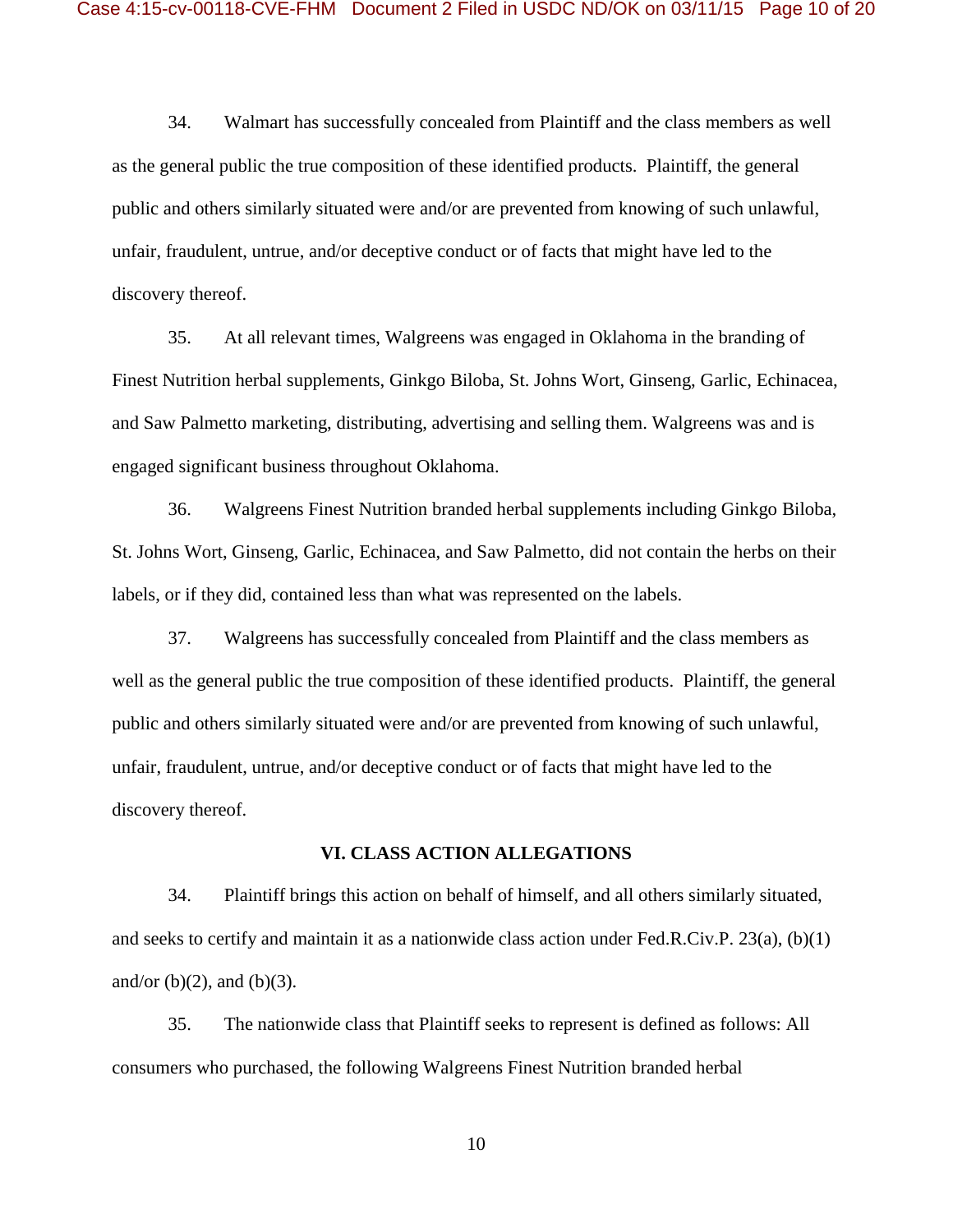supplements, Ginkgo Biloba, St. Johns Wort, Ginseng, Garlic, Echinacea, and Saw Palmetto. All consumers who purchased, the following Walmart Spring Valley branded herbal supplements, Ginkgo Biloba, St. Johns Wort, Ginseng, Garlic, Echinacea, and Saw Palmetto.

36. The Oklahoma class that Plaintiff seeks to represent is defined as follows: All Oklahoma residents who purchased, the following Walgreens Finest Nutrition branded herbal supplements, Ginkgo Biloba, St. Johns Wort, Ginseng, Garlic, Echinacea, and Saw Palmetto. All consumers who purchased, the following Walmart Spring Valley branded herbal supplements, Ginkgo Biloba, St. Johns Wort, Ginseng, Garlic, Echinacea, and Saw Palmetto.

37. Excluded from the Classes are Defendants, their employees, officers, directors, legal representatives, heirs, successors and wholly or partly owned subsidiaries or affiliated companies; class counsel and their employees; and the judicial officers and their immediate family members and associated court staff assigned to this case, and all other persons within the third degree of relationship to any such person. Also excluded are all persons claiming damages from personal injuries or wrongful death arising from the defective airbags.

38. Plaintiff reserves the right to amend or otherwise alter the Class definitions presented to the Court, or to propose additional classes and/or sub-classes.

39. Plaintiff is a member of each Class.

40. This consumer class action is brought for violations of the Oklahoma Consumer Protection Act; for breach of implied warranty of merchantability under Oklahoma law and U.C.C.; for fraudulent concealment under Oklahoma law.

41. There is a well-defined community of interest and the Class is readily ascertainable.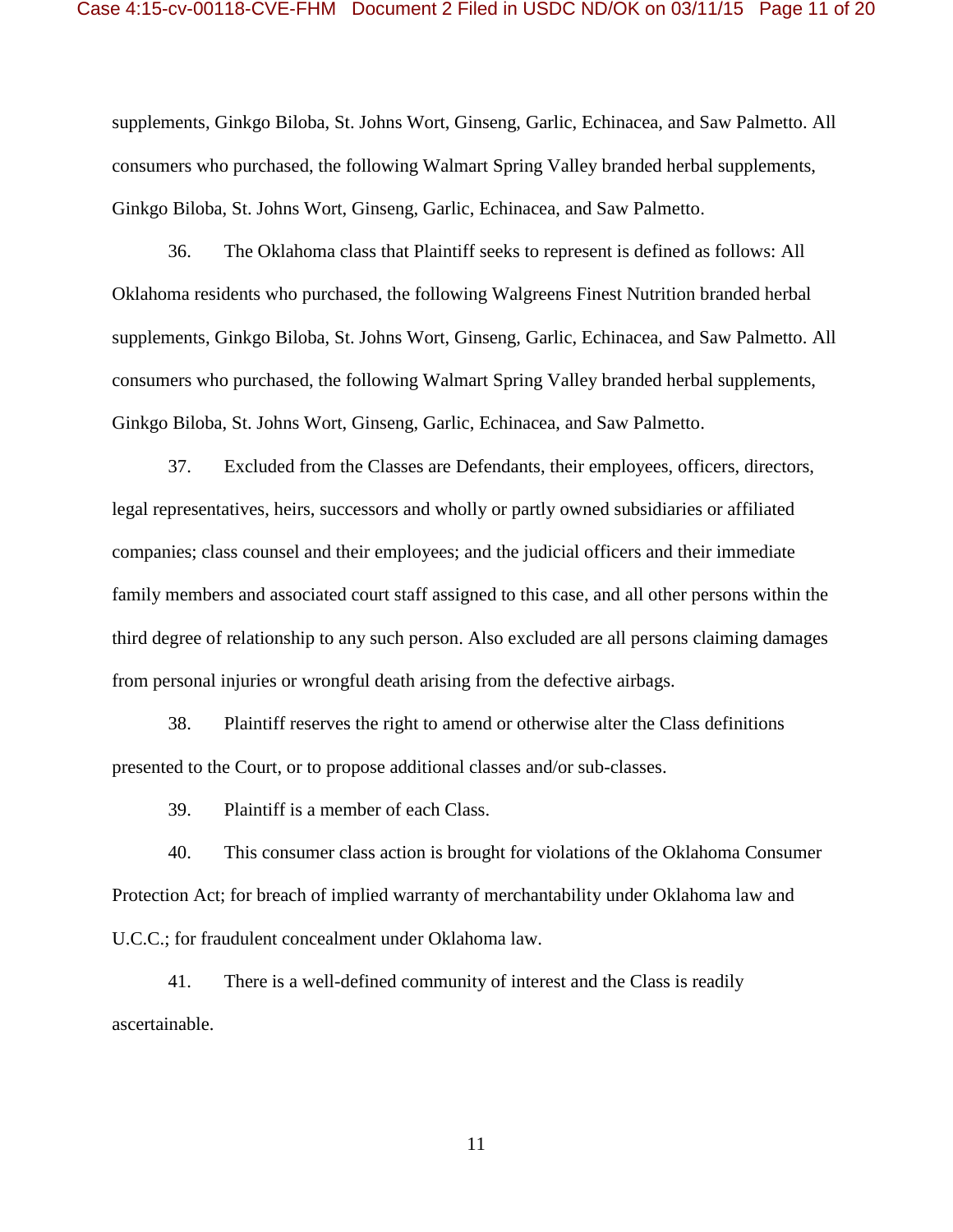42. Numerosity: The Class is so numerous that joinder of all members is impracticable. Due to the nature of the trade and commerce involved, the members of the Class are geographically dispersed throughout the United States and the State of Oklahoma, and joinder of all Class members would be impracticable. While the exact number of Class members is unknown to Plaintiff at this time, Plaintiff believes that there are, at least, hundreds of thousands of members of the State Class, and millions in the Nationwide Class. Class members may be notified by the pendency of the action by the Internet, or published notice.

43. Ascertainability: The proposed Class is ascertainable in that it is objectively defined and the members can be identified and located using information contained in Defendants' records. The proposed class definition is sufficiently precise so that each Class member can determine that they are a member of the proposed Class.

44. Typicality: Plaintiff's claims are typical of the claims of the other members of the Class. Plaintiff and other Class members were subject to the same standardized mislabeling, implied warranties, false marketing, and nondisclosure about the quality of the Finest Nutrition herbal supplements and Spring Valley herbal supplements.

45. Adequacy: Plaintiff is qualified to, and will, fairly and adequately protect the interests of each Class member with whom there is a shared, well-defined community of interest and typicality of claims, as demonstrated herein. Plaintiff is unaware of any conflicts between him and the other members of the proposed Class. Plaintiff has retained counsel competent and experienced in complex class action litigation and Plaintiff intends on prosecuting this action vigorously. The interests of absent members of the Class will be fairly and adequately protected by Plaintiff and his counsel.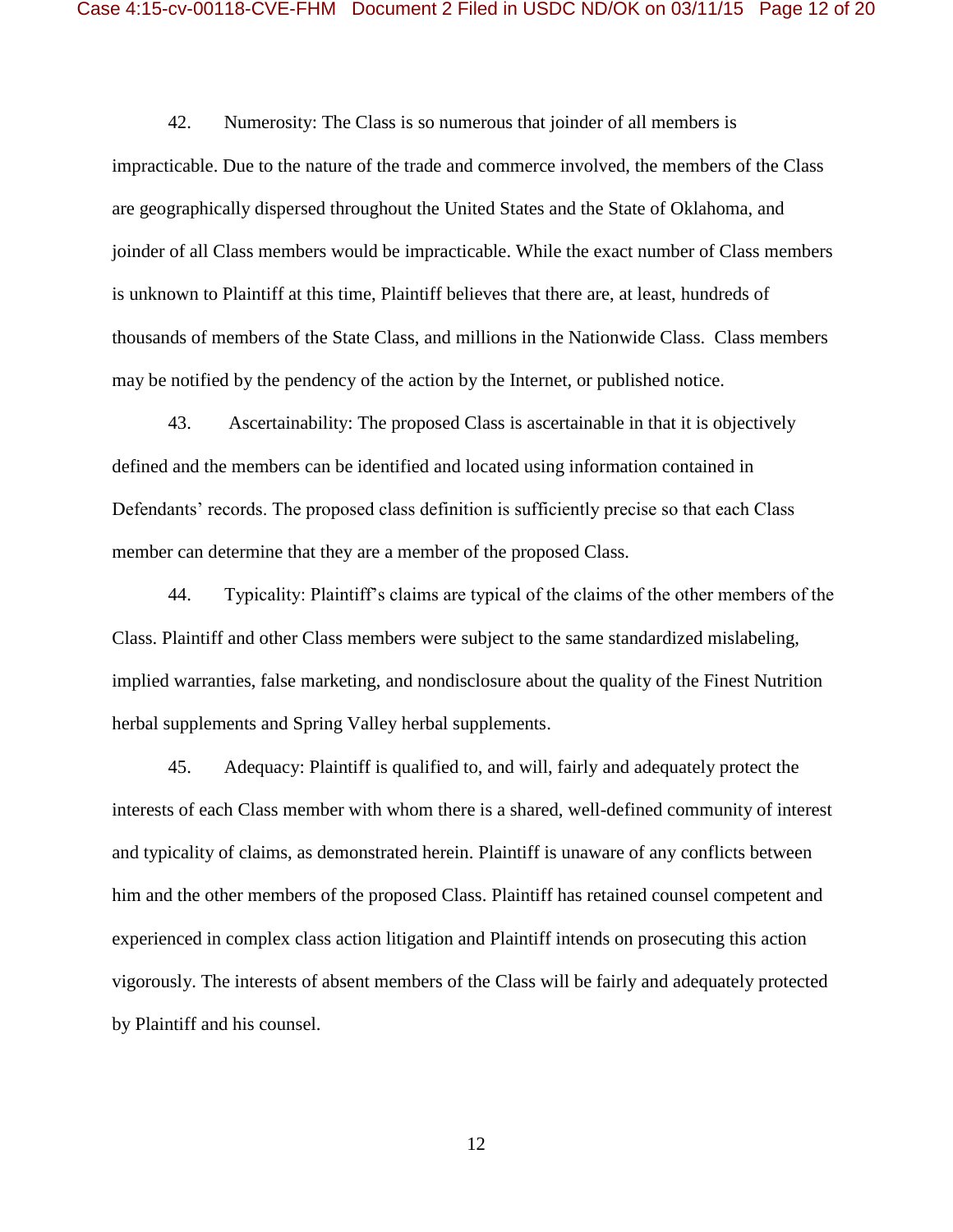46. Superiority: A class action is superior to other available means for the fair and efficient adjudication of Plaintiff's and the other Class members' claims. The damages suffered by each individual Class member may be limited. Damages of such magnitude are small given the burden and expense of individual prosecution of the complex and extensive litigation necessitated by Defendants' conduct. Further, it would be virtually impossible for the Class members to redress the wrongs done to them on an individual basis. Even if members of the Class themselves could afford such individual litigation, the court system could not. Individualized litigation increases the delay and expense to all parties and the court system, due to the complex legal, factual and scientific issues presented by the case. By contrast, the class action device presents far fewer management difficulties, and provides the benefits of single adjudication, economy of scale, and comprehensive supervision by a single court.

47. Common questions of law and fact exist as to all members of the Class and predominate over any questions solely affecting individual members thereof. Among the common questions of law and fact are the following:

- a. Whether the products sold by Defendants were or are mislabeled
- b. Whether Defendants knew or should have known of the mislabeling
- c. Whether Defendants concealed the defect in the products identified herein
- d. Whether Defendants misrepresented the quality of the products identified herein
- e. Whether Defendants represented the products contained certain herbs and when they did not
- f. Whether Defendants advertised the herbal supplements with the intent not to sell them as advertised
- g. Whether Defendants had duty to disclose the actual quality of the ingredients contained in the herbal supplements
- h. Whether Defendants represented that some of its herbal supplements were wheat and gluten free when in fact they were not
- i. Whether Defendants business practices including the manufacture, marketing, advertising, sale, and distribution of branded herbal supplements that Defendants failed to adequately test, investigate, disclose and remedy offend established public policy and caused harm to consumers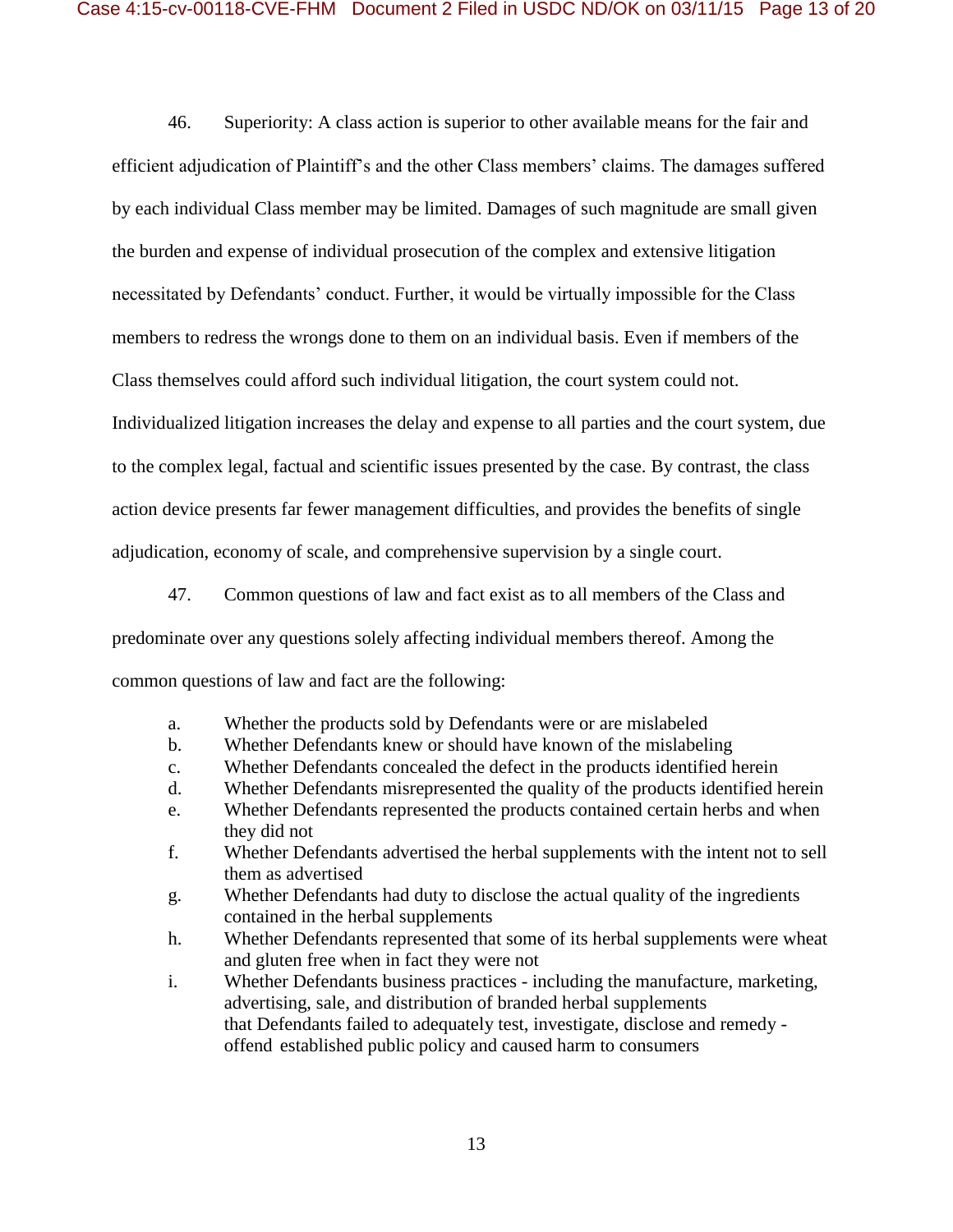- j. Whether Defendants breached the implied warranty of merchantability because their own branded herbal supplements were not fit for their ordinary purpose
- k. Whether Defendants were unjustly enriched at the expense of its consumers
- l. Whether Plaintiff and Class Members are entitled to disgorgement of all profits wrongfully obtained as result of Defendants' deceptive sales of herbal supplements
- m. Whether, as result of Defendants business practices, Plaintiff and Class Members are entitled to damages, restitution, equitable relief and other relief, and the nature and amount of such relief
- n. The appropriate amount of disgorgement of profits, damages, restitution, or monetary penalties resulting from Defendants violations of law
- 49. In the alternative, the Class should be certified because:
- a. The prosecution of separate actions by individual members of the Class would create a risk of inconsistent or varying adjudications with respect to individual Class members which would establish incompatible standards of conduct for Defendants;
- b. The prosecution of separate actions by individual members of the Class would create a risk of adjudications with respect to them, which would, as a practical matter, be dispositive of the interests of the other Class members not parties to the adjudications, or substantially impair or impede their ability to protect their interests; and
- c. Defendants have acted or refused to act on grounds generally applicable to the Class, and/or the general public, thereby making appropriate final and injunctive relief with respect to the Class as a whole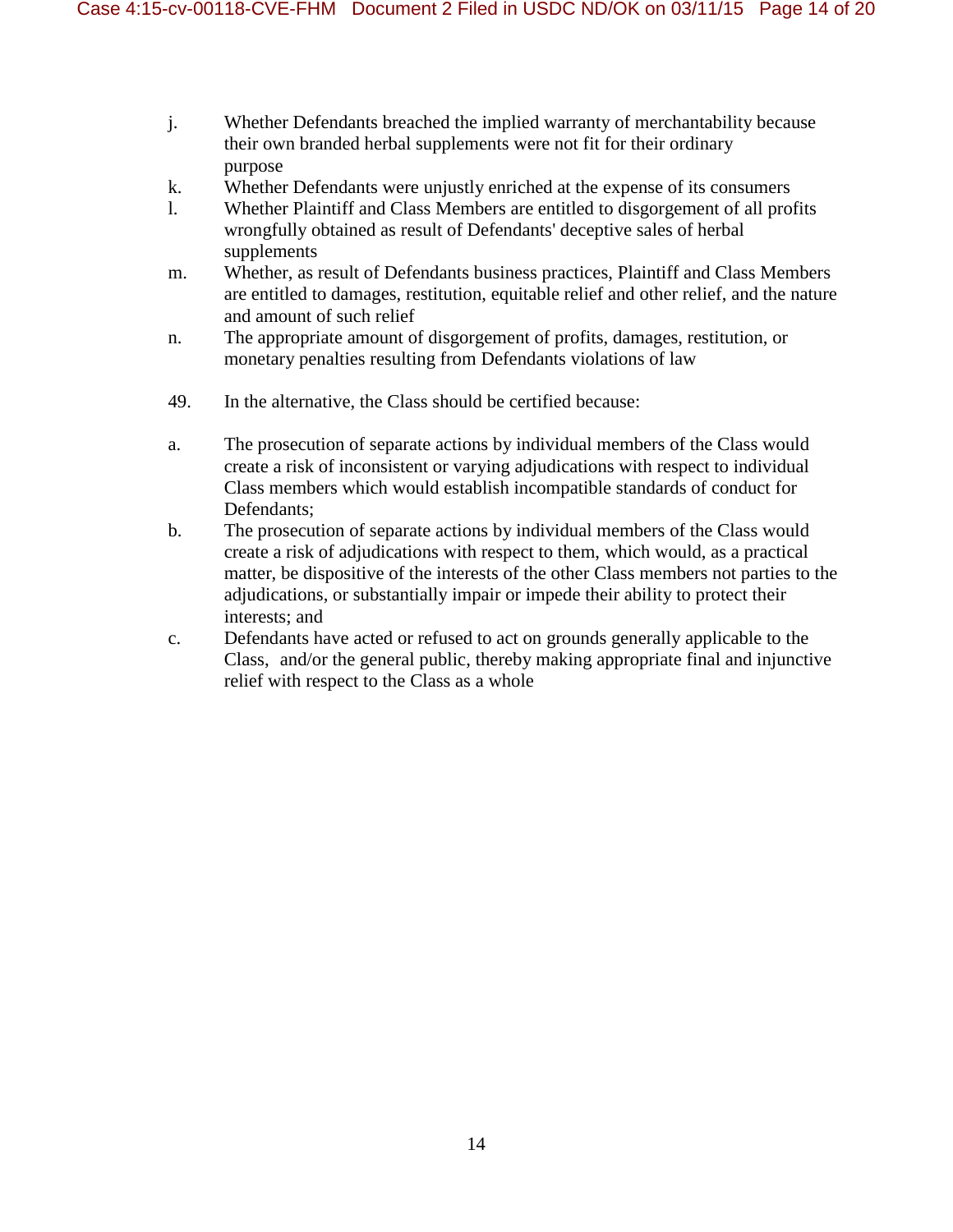#### **VII. CAUSES OF ACTION**

## **FIRST CLAIM FOR RELIEF UNFAIR AND DECEPTIVE ACTS IN VIOLATION OF THE OKLAHOMA CONSUMER PROTECTION ACT (On behalf of the Oklahoma Class) (15 O.S. § 752 et seq.)**

48. Plaintiff incorporates by reference, as though fully set forth herein, each and every allegation and statement in the foregoing paragraphs.

49. Plaintiff brings this claim on behalf of himself and the Oklahoma Class.

50. The Oklahoma Consumer Protection Act prohibits unlawful practices, 15 O.S. §

753(20), that are unfair or deceptive as defined in Section 752.

51. Section 752(13) provides: "'Deceptive trade practice' means a misrepresentation, omission or other practice that has deceived or could reasonably be expected to deceive or mislead a person to the detriment of that person. Such a practice may occur before, during or after a consumer transaction is entered into and may be written or oral." Section 752(14) provides: "'Unfair trade practice' means any practice which offends established public policy or if the practice is immoral, unethical, oppressive, unscrupulous or substantially injurious to consumers."

52. As Plaintiff alleges in the preceding paragraphs, Defendants have violated the Oklahoma Consumer Protection Act by engaging in unconscionable commercial practices, using deception and fraud, false pretenses, false promises, misrepresentations, and knowingly concealing, suppressing, and omitting material facts, intending that others rely upon the concealment, suppression and omission of such facts, in connection with the sale of its herbal supplements.

53. Defendants' misrepresentations and omissions regarding safety, compliance and labeling of the herbal supplements were likely to deceive a reasonable consumer, and the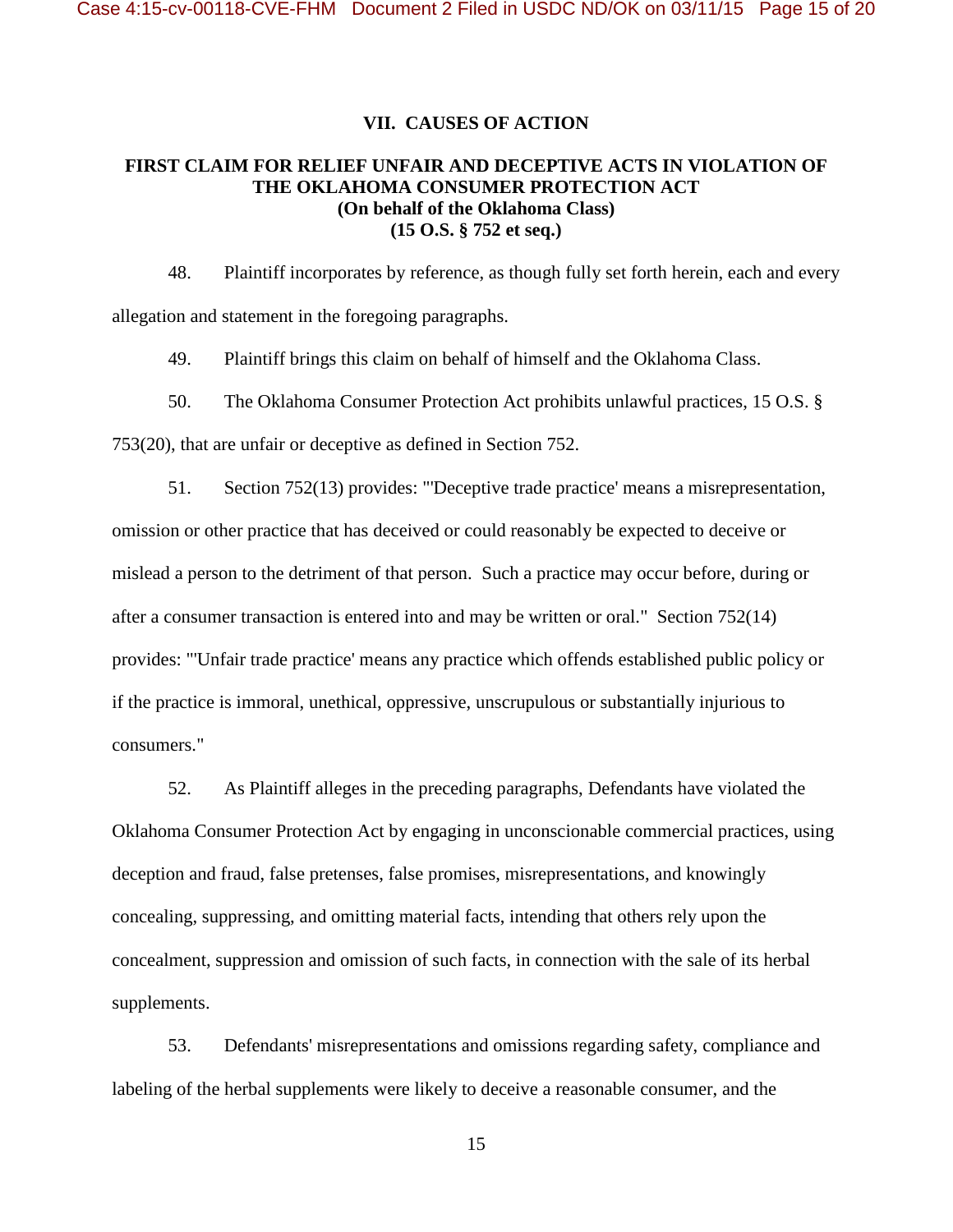information would be material to a reasonable consumer. Plaintiff and Class Members expected that the herbal supplements would indeed contain the ingredients for which they were labeled.

54. The quality and quantity of the herbal ingredients are not obvious and are hidden to average consumer and would only manifest itself in a scientific test analysis such as conducted by the New York Attorney General.

55. Plaintiff and the Oklahoma Class Members have suffered an injury in fact, including the loss of money or property, as a result of Defendants' unfair, unlawful and/or deceptive practices.

56. All of the wrongful conduct alleged herein occurred, and continues to occur, in the conduct of Defendants' business. Defendants' wrongful conduct is a part of a pattern of generalized course of conduct that is still perpetuated and repeated, in the State of Oklahoma and throughout the United States.

57. Plaintiff and the Oklahoma Class Members request that the Court award threefold the damages sustained, as well as attorney's fees, costs, and expenses, pursuant to Oklahoma law as well as any and all such additional legal and/or equitable relief to which Plaintiff and the Oklahoma Class Members may be entitled.

## **SECOND CLAIM FOR RELIEF BREACH OF IMPLIED WARRANTY OF MERCHANTABLITY (On behalf of the National and Oklahoma Class) (U.C.C. and 12A O.S. § 2-314)**

58. Plaintiff incorporates by reference, as though fully set forth herein, each and every allegation and statement in the foregoing paragraphs.

59. Plaintiff brings this claim on behalf of himself and the Oklahoma Class.

60. Defendants are, and were at all relevant times, "merchants" as defined in

Oklahoma Stat. 12A O.S. § 2-104(1).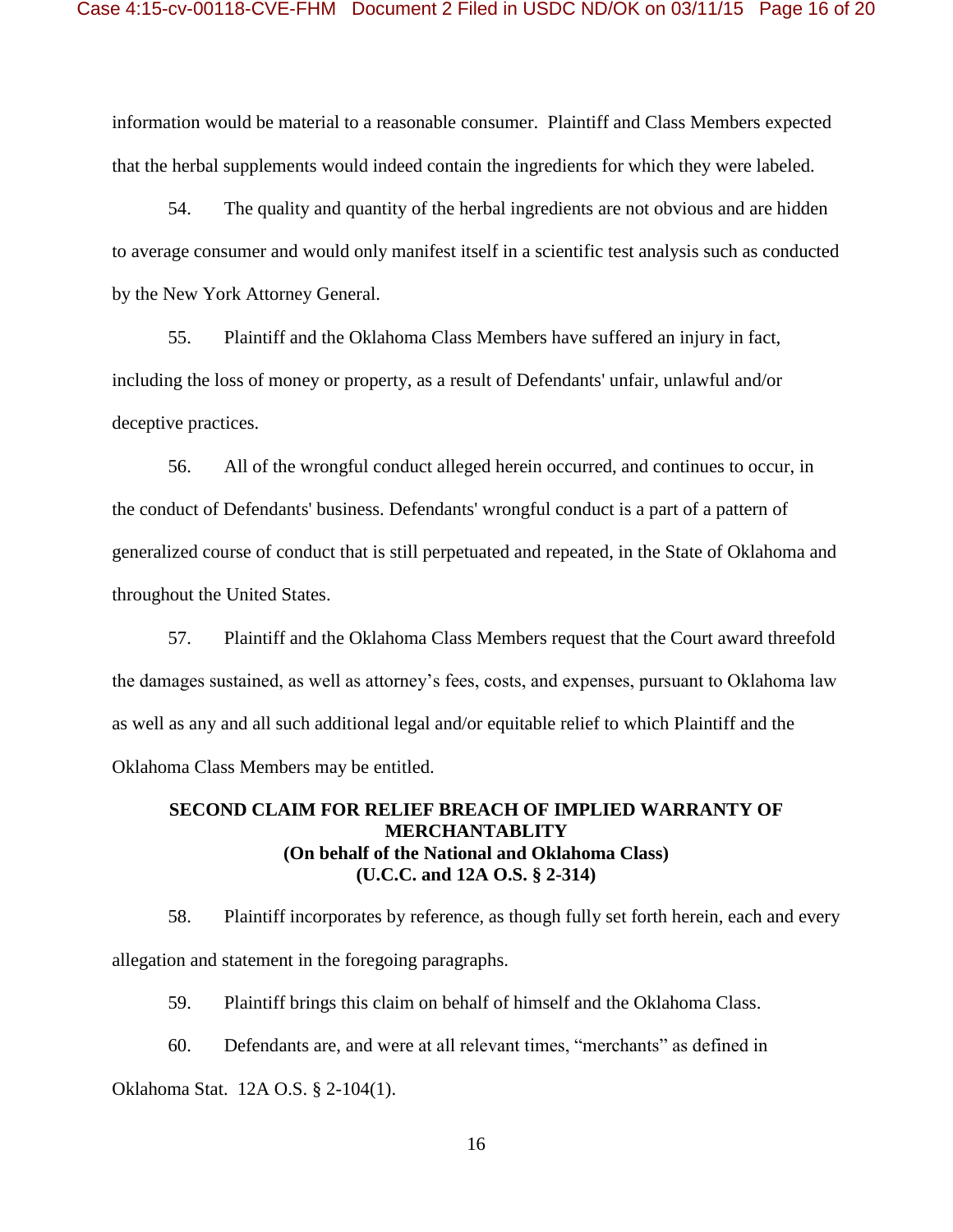61. A warranty that the Defendants herbal supplements were in merchantable

condition was implied by law in connection with the sale of the herbal supplements. Titlle 12A

O.S. § 2-314 provides: (2) Goods to be merchantable must be at least such as

(a) pass without objection in the trade under the contract description; and (b) in the case of fungible goods, are of fair average quality within the description; and (c) are fit for the ordinary purposes for which such goods are used; and (d) run, within the variations permitted by the agreement, of even kind, quality and quantity within each unit and among all units involved; and (e) are adequately contained, packaged, and labeled as the agreement may require; and (f) *conform to the promises or affirmations of fact made on the container or label if any*.

62. These herbal supplements, when sold and at all times thereafter, were not in

merchantable condition, did not conform to the promises or affirmations of fact made on the

container or label, and are not fit for the ordinary purpose for which they are used.

63. As a direct and proximate result of Defendants' breach of implied warranties,

Plaintiff and members of the Oklahoma Class have suffered damages.

## **THIRD CLAIM FOR RELIEF FRAUD BY CONCEALMENT (On behalf of the National Class)**

64. Plaintiff incorporates by reference, as though fully set forth herein, each and every

allegation and statement in the foregoing paragraphs.

65. Plaintiff brings this claim on behalf of himself and the Oklahoma Class.

66. As alleged in detail herein, Defendants made material omissions and affirmative misrepresentations concerning the ingredient labeling of the herbal supplements. They made these material omissions and misrepresentations to continue to sell the herbal supplements, continue to profit from those sales, and to avoid expenses, public criticism, governmental and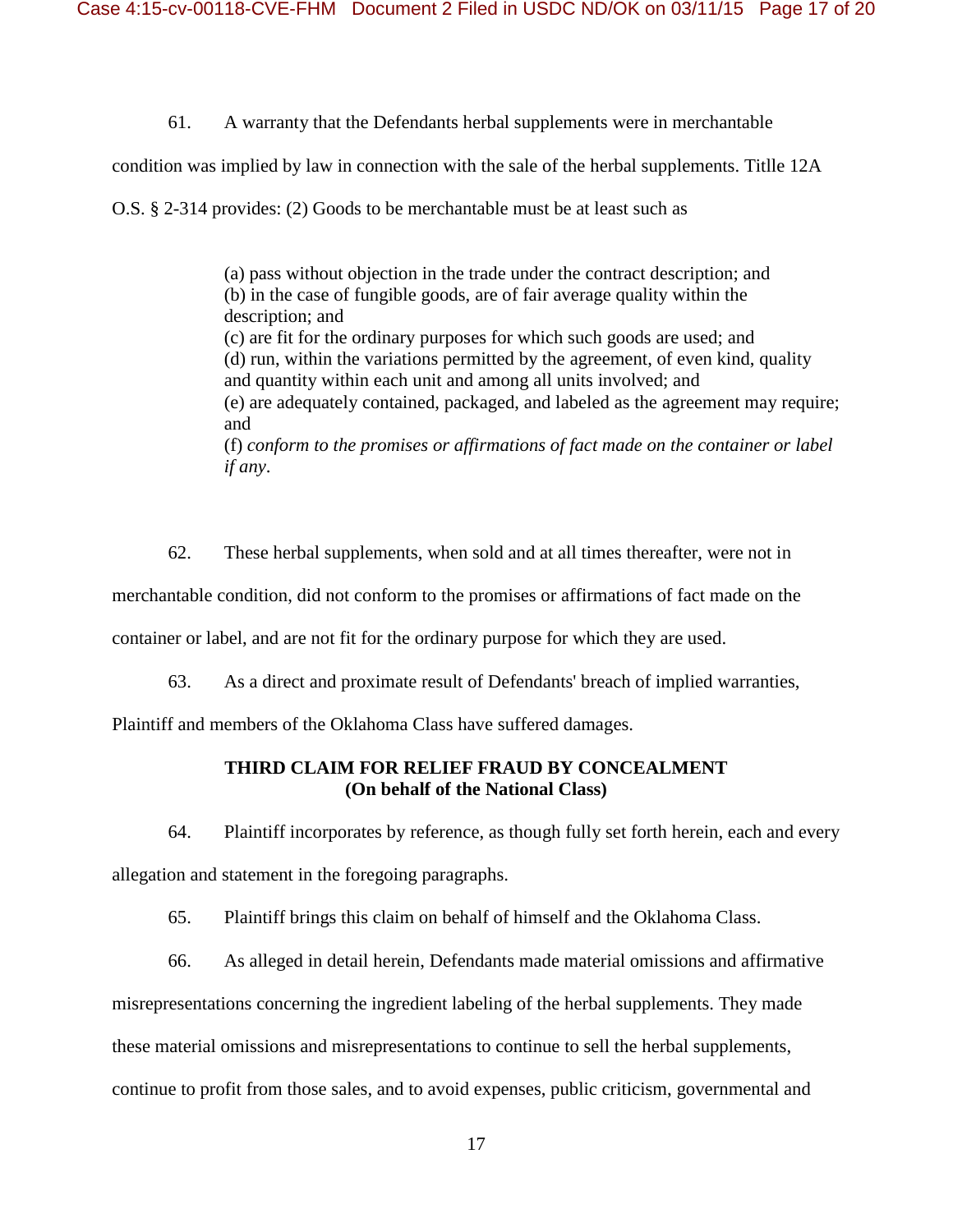private legal actions, and other anticipated and foreseeable results of the truth about the mislabeling being made public.

67. When those omissions and misrepresentations were made, Defendants knew they were false, or recklessly disregarded the truth or falsity of their omissions and misrepresentations.

68. Defendants had a duty to properly test, analyze, and properly label the herbal supplements and Defendants failed to do this.

69. The Plaintiff and Class Members rely on the labeling of herbal ingredients and consumers in general must rely on the labeling of herbal supplements as there is no way for the consumer to determine the veracity of the label without extensive scientific analysis of the herbal supplement - something consumers would not do, and should not have to do.

70. As a result of their detrimental reliance on Defendants fraudulent concealment, misrepresentations, omissions, fraudulent labeling, Plaintiff and the Oklahoma Class Members have been injured in an amount to be proven at trial, including their lost benefit of the bargain, overpayment for and/or diminished value of the product, the disgorgement of profits from the Defendant and expenses associated with compliance with any recalls.

71. As alleged in detail herein, Defendants fraudulent conduct was knowing, intentional, with malice, demonstrated a complete lack of care, and was in reckless disregard for the safety, well-being, and legal rights of Plaintiff and the Oklahoma Class Members. Plaintiff and the Oklahoma Class Members are thus entitled to an award of punitive damages.

#### **PRAYER FOR RELIEF**

WHEREFORE, Plaintiff and all Class members pray for judgment against Defendants, as follows: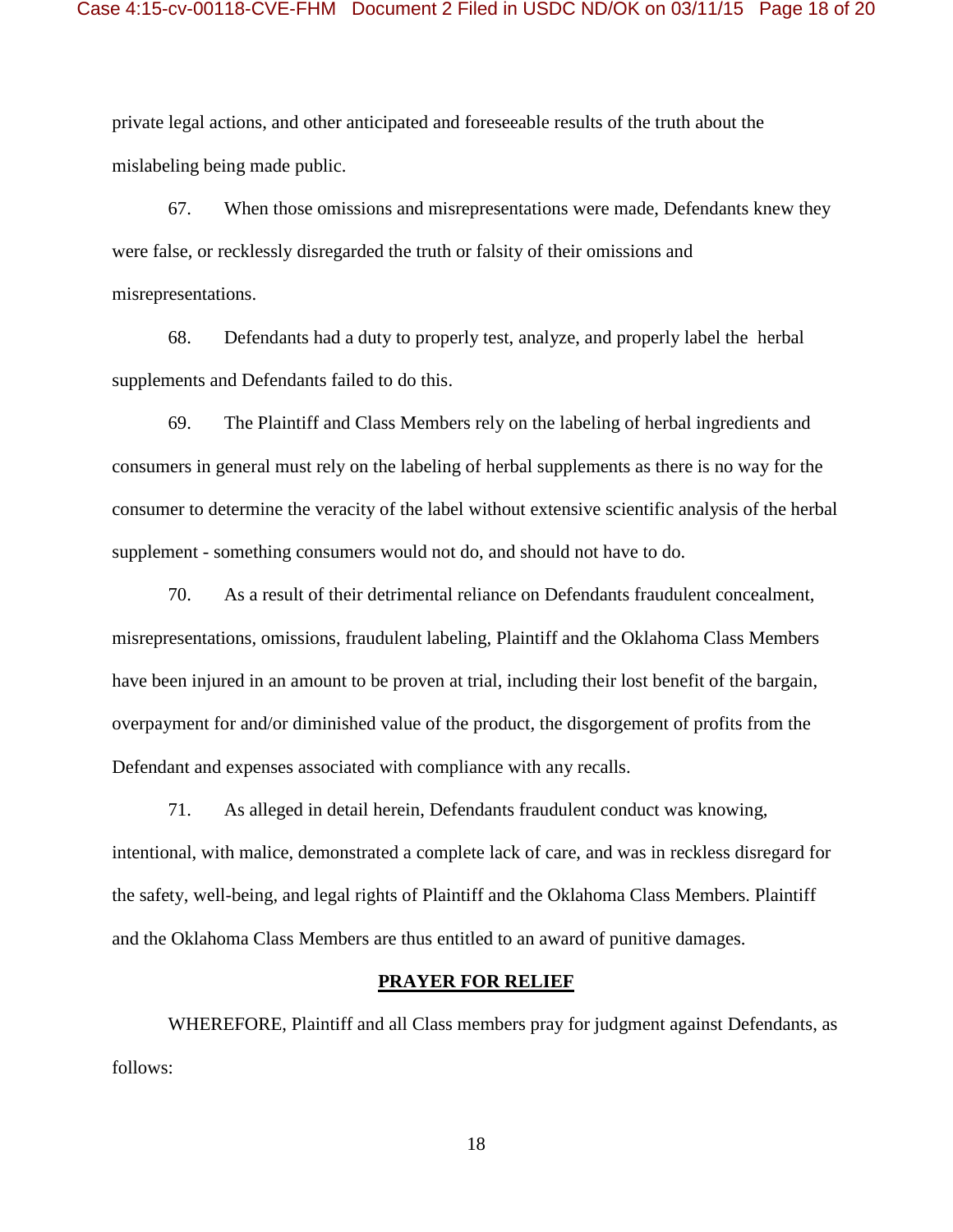- A. An order certifying this case as a class action and appointing Plaintiff and his counsel to represent the Class;
- B. For actual damages according to proof;
- C. For compensatory damages as permitted by law;
- D. For consequential damages as permitted by law;
- E. For punitive damages as permitted by law;
- F. For equitable relief, including restitution;
- G. For restitution and disgorgement of all profits Defendants obtained as a result of its unfair and deceptive business practices;
- H. For unjust enrichment including legal restitution and/or disgorgement of profits;
- I. For interest as permitted by law;
- J. For declaratory relief;
- K. For a prohibitory injunction forbidding Defendants from distributing and selling herbal supplements without truthful labeling;
- L. For a mandatory injunction requiring Defendants to issue a notice program advising all purchasers and consumers of herbal supplements during the liability period of the existence and consequences of the false labeling and advising them of their rights under Oklahoma consumer protection laws;
- M. For reasonable attorneys' fees and costs; and
- N. For such other relief as is just and proper.

### **JURY DEMAND**

Plaintiff hereby demands a trial by jury.